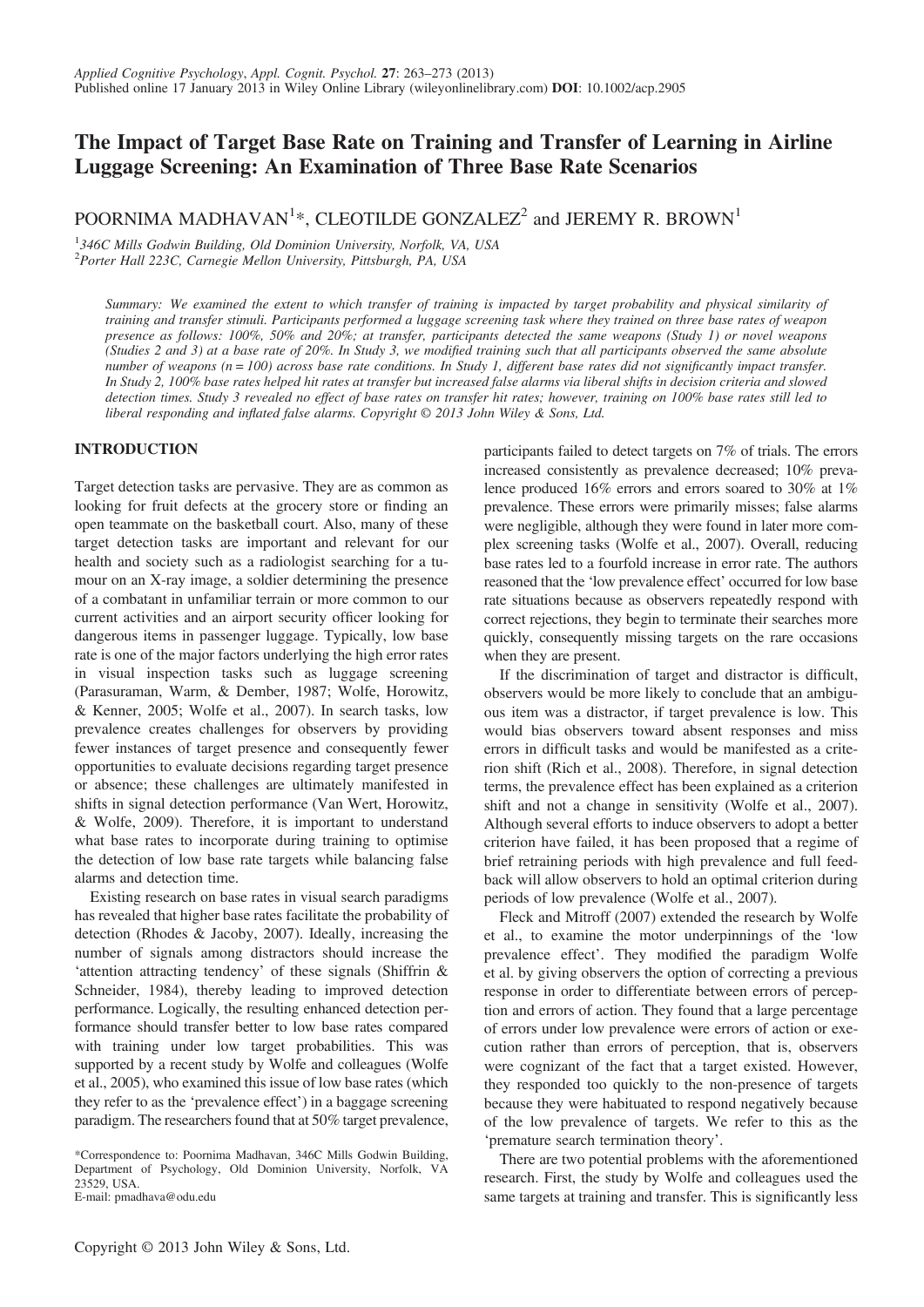complex than an actual luggage screening task where threat stimuli can appear in various physical forms that might differ substantially from the objects used to train screeners. The only study that addressed the issue of unfamiliar targets specific to luggage screening (McCarley, Kramer, Wickens, Vidoni, & Boot, 2004) found that recognition skills developed by practice largely generalised to unfamiliar targets; hit rate declined by only about 4% following the introduction of unfamiliar targets. However, all targets in the Mc Carley study, both familiar and unfamiliar, were drawn from the same category of objects (knives) and thus did not differ dramatically in appearance. Research has shown that simultaneous search for targets (in luggage) that differ in shape and colour as well as orientation may result in costs in terms of speed, accuracy or both (Menneer, Barrett, Phillips, Donnelly, & Cave, 2007). Therefore, it follows that stimulus unfamiliarity could be far more detrimental in real-world circumstances where targets vary greatly in category as well as in physical appearance.

Second, from Fleck and Mitroff's explanations of premature search termination, it is unclear whether training on high base rates will transfer appropriately to situations where a response is only required to indicate target presence but not absence. In other words, errors of perception and action could become indistinguishable during actual luggage screening when a physical response is required only when a threat is detected but not otherwise. Thus, there are two situations that are characteristics of an actual luggage screening task that have not been addressed in studies of target prevalence: first, situations in which target absence does not require an explicit response and second, situations in which new and unfamiliar targets (from different object categories) are encountered during the course of search.

The luggage screening paradigm in this research addresses both issues discussed earlier. First, our task required an overt response only when a target was detected (leading to a hit or false alarm) but not when a target was not detected (thereby not requiring a physical response for a miss or correct rejection). Second, our paradigm included transfer targets that were novel (in category and physical appearance) and differed from those used during training. The purpose of the series of studies presented in this article is to examine the 'optimal' training base rate that will transfer effectively to a low base rate situation.

# STUDY 1—EXAMINING TRANSFER TO SAME STIMULI

This experiment was the first step toward establishing whether the probability (or, base rate) of the detection state during training influences the detection of targets at transfer. In this experiment, the transfer stimuli were identical to training stimuli. The only notable difference between training and transfer phases was the target base rate. We hypothesised that a low number of detection searches during training would be detrimental during transfer, because a lower 'attention attracting tendency' would develop during practice (Shiffrin & Schneider, 1984). A higher base rate could be more beneficial during transfer because it would increase the attention attracting tendency of the individual targets. On the other hand, it is also possible that because the training and transfer targets are identical, training on a base rate identical to the transfer base rate might be more helpful to performance thereby suggesting the need for 'realistically low' base rates during training.

# Pre-test

The purpose of the pre-test was to ensure that the stimuli that would be used during training and transfer were of comparable difficulty. We created a laboratory version of the airline luggage screening task. The Department of Homeland Security's Transportation Security Administration supplied jpeg X-ray images of empty bags and a wide array of isolated objects such as laptops, pillboxes, toys, containers and clothing. Colours in these images code material type, with blue indicating metal, orange indicating organic material (plastics, clothing and food) and green indicating materials of intermediate density. Using Adobe Photoshop, we generated artificial packed bags. For each trial, we began with an image of an empty bag and added objects into it that could overlap in a transparent manner (our algorithm for superimposing objects attempted to mimic an actual packed bag as closely as possible). Objects were placed at random within the bags. The bags varied in size but only to a small extent. A target 'threat object'was digitally superimposed on select bags as described in the succeeding text.

# Scaling luggage images for clutter

A total of 500 images of bags were generated. First, these images were scaled to ensure that all images were cluttered to a comparable degree before a target was superimposed. For this, 30 participants observed all 500 images and rated the perceived clutter of each image on a scale of 1 (not cluttered at all) to 5 (extremely cluttered). There was no time limit for this task, but most participants finished the task in less than 2 hours. 'Clutter' was assessed along three parameters: the number of objects in each bag, the density of objects (or the amount of overlap among objects) in any specific area in the bag and the amount of empty (white) space (or 'uncluttered areas') in the entire bag. Bags with clutter ratings of less than '4' were digitally modified to increase the clutter. Out of these, a total of 100 bags with comparable ratings of 4 and above were selected for the final task.

# Difficulty scaling and categorization of targets

Participants  $(n = 10)$  were presented with one specific X-ray image of luggage (from the set previously mentioned) 40 times in succession on a computer screen. A neutral grey screen appeared between trials to minimise carryover effects. On each of the 40 trials, a potentially dangerous object (described in the following text) was embedded in the luggage image. The task was to click on the target (in the luggage image) as soon as it was detected. In addition, participants rated the perceived difficulty of detecting each target on a scale of 1 (cannot detect at all) to 5 (can detect very easily). Participants were shown digital images of each of the targets before they began the task and were allowed to refer to the target images at any time during the task. Although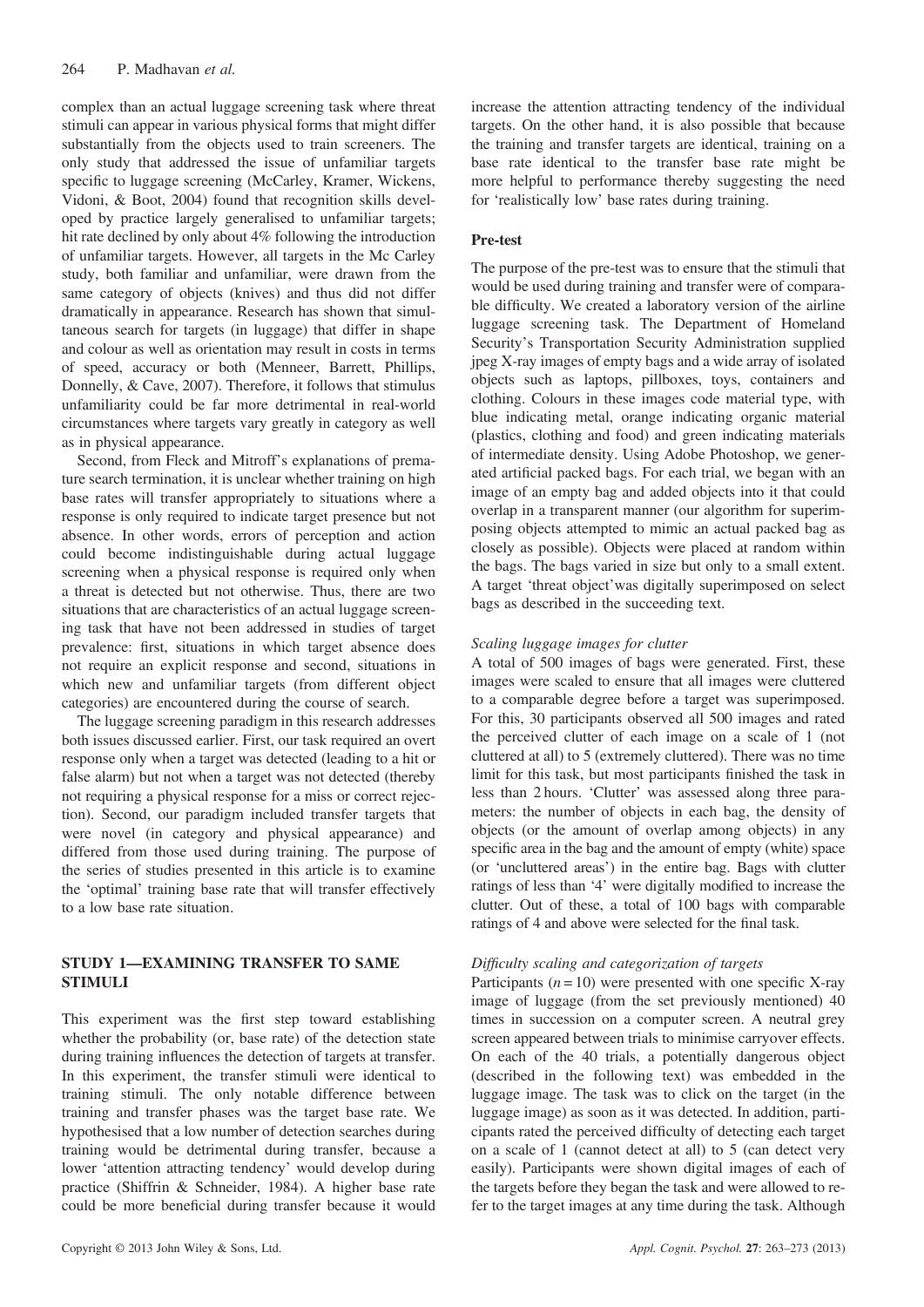there was no time limit for this task, participants were instructed to spend a reasonable amount of time scanning each image and to ensure that the scan times across images were comparable. Most participants completed the task in less than an hour and a half. In a separate test, participants  $(n=10)$  categorised each of the 40 targets into five possible categories based on the dimensions of colour and shape guns, knives, sharp glass objects, scissors and metal tools.

For the final selection of targets, we excluded 'traditional' weapon categories such as guns and knives from the array and instead focused on two unconventional object categories—'sharp glass objects' and 'metal tools' from the pre-test. An example of an X-ray image of luggage and the selected targets are presented in Figure 1. Within these two categories, we selected a subset of 10 targets with difficulty ratings between '3' and '4'  $(M=3.55, SD=0.12)$ , thereby ensuring that the selected targets were neither overly easy nor impossible to detect. The selected targets also had average detection times between 1.2 and 3 seconds  $(M=2, 26$  seconds,  $SD = 0.89$ , thereby ensuring that the targets could be detected within the maximum exposure time of 4 seconds per bag in the final timed luggage screening task.

#### Method

#### Participants

Thirty-six undergraduate students completed all sections of the experiment. The experiment lasted approximately 1.5 hours, for which the participants received 1.5 credits towards research participation requirements.

#### Tasks and procedures

Participants were randomly assigned to one of three training conditions, with an equal number of participants in each training condition. Each training condition consisted of four blocks with 100 X-ray images per block; the fifth block was the transfer block. The three training conditions differed in the base rate of target presence, with the base rates being 100%, 50% and 20%, respectively. The transfer block for all participants had a target base rate of 20%. Participants were not informed of the base rate during training and transfer.

At the beginning of each training block, five 'training' targets where shown on the screen (drawn from the set



presented in Figure 1). After memorising the targets, the participant pressed the spacebar to begin the training block. At the beginning of each trial, an X-ray image of luggage appeared in the centre of the screen for 4 seconds. If participants detected a target, they clicked on the target. The image then disappeared and feedback was provided in the form of a text message on the screen. If the participants did not see a target, they let the trial time out, followed by feedback. Only one target was present in any given bag at a time; all five targets appeared an equal number of times per block in random order.

During training, each participant was randomly assigned to one of three base rate conditions. The 100% base rate group saw a target on every trial, a total of 400 targets across four blocks. The 50% base rate group saw a target on 50 trials in each block of 100, a total of 200 targets across four blocks. The 20% base rate group saw a target on 20 trials in each block of 100, a total of 80 targets across four blocks.

The transfer block was set up similarly to the training blocks. The targets were exactly the same as in the training block. The only difference was that the target base rate for all participants was now 20%. Also, the transfer block comprised only one block of 100 trials because we were interested in studying the immediate effects of transfer alone. The measures of interest were (i) hit rate; (ii) false alarm rate; (iii) response time for correct detections (hits); and (iv) response time for incorrect detections (false alarms). We used signal detection indices of performance (sensitivity and response criterion setting) only in the transfer block because one of the experimental groups (the 100% base rate group) was not exposed to any noise (or nonsignal) trials during the training blocks in all three studies.

# Results

The data were analysed using analyses of variance. Results with alpha values of .05 and below are treated as statistically significant and alpha values between .06 and .09 are discussed as marginally significant because of their theoretical relevance. Independent sample t-tests were used to conduct post-hoc comparisons of means. Effect sizes for all statistically significant differences between groups are reported as Cohen's d. Two sets of analyses are reported below—the first set includes two-way mixed ANOVAs (and corresponding post-hoc tests) on performance variables (hit rate, false alarm rate and response time) across all five blocks; the second set includes one-way ANOVAs on signal detection variables (sensitivities and criterion settings) only for the transfer block.

Performance analyses.

#### Hit rates

The hit rate for each group was calculated as a proportion based on the base rate of target presence for each group. The results for hit rates are illustrated in Figure 2. A 5 (trial block)  $\times$  3 (base rate: 100%, 50% and 20%) mixed ANOVA on hit rates revealed significant main effects for base rate,  $F(2, 33) = 12.99$ ,  $p = 0.0001$  and for block,  $F(4, 132) = 28.99$ ,  $p = .0001$ . The interaction between block and base rate was also significant, F  $(8, 132) = 7.45$ , Figure 1. Sample luggage image and targets  $p = .0001$ . As can be seen in the figure, across the four training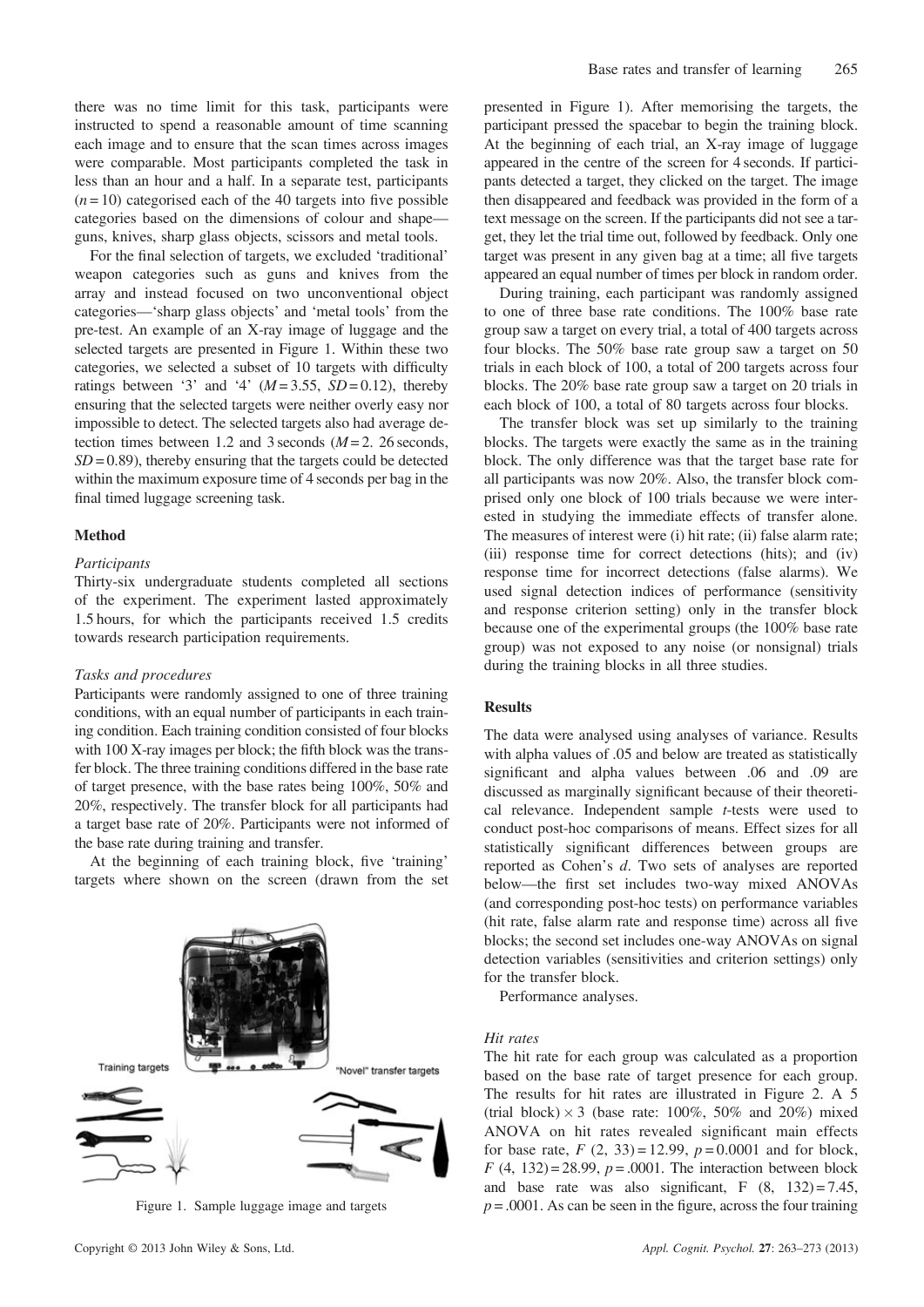

Figure 2. Progression of hit rates by block (Study 1)

blocks, the 100% (average  $M = 0.80$ ,  $SD = 0.03$ ) and 50% (average  $M = 0.75$ ,  $SD = 0.04$ ) base rate groups generated significantly more hit rates than the 20% group (average  $M = 0.57$ ,  $SD = 0.72$ ; d (100% vs 50%) = 1.41; d (50% vs  $20\%) = .35, d (100\% \text{ vs. } 20\%) = .45.$  However, during transfer, the 100% group demonstrated a significant decrease in hit rate  $(M=0.71, SD=0.04)$  relative to the last training block  $(t(11)=3.88, p=.003), d=2.34$ , whereas 20% group demonstrated a marginally significant increase in hit rate  $(M = 0.72)$ ,  $SD = 0.04$ ) relative to the last training block,  $(t(11) = 1.88$ ,  $p = .06$ ,  $d = 1.13$ ; this equated the transfer hit rate for these two base rate conditions. The 50% base rate group generated significantly more hits  $(M=0.78, SD=0.04)$  at transfer compared with the  $100\%$  (t(22) = 2.51, p = .048), d = 1.07 and 20% base rate groups  $(t(22) = 2.30, p = .049)$ ,  $d = .98$ .

#### False alarm rates

Again, the false alarm rate for each group was calculated as a proportion based on the target base rate for each group. Because the 100% group did not perform any 'target absent' trials during training (and consequently had no opportunity for false alarms), we first analysed the false alarm data for the 50% and 20% groups in a mixed ANOVA during training and transfer. This was followed by a one-way ANOVA for the transfer block alone, which included the 100% base rate group.

A 5 (trial block)  $\times$  2 (base rate: 50% vs 20%) repeated measures ANOVA on false alarm rates for the 50% and 20% groups alone revealed a significant main effect for block, F (4, 88) = 10.90,  $p < .001$  but not for base rate, F (1, 22) = 1.042,  $p = 0.32$ , nor an interaction between the two, F  $(4, 88) = 1.98$ ,  $p = .10$ . False alarm rates generally decreased from training to transfer for both the 50% and 20% base rate groups. A one-way ANOVA on false alarm rates in the transfer block, which included the 100% base rate group revealed no significant differences among the three base rate conditions,  $F(2, 33) = 1.503$ ,  $p = .237$ . The false alarm rates for all conditions are presented in Table 1(a).

#### Response time

(a) Correct detections: The results for response time for correct detections (i.e. hits) are illustrated in Figure 3. The 5 (trial block)  $\times$  3 (base rate) mixed ANOVA on response times for correct detections revealed a significant main effect for base rate,  $F(2, 33) = 11.8$ ,  $p = 0.0001$  and for block,  $F(4, 132) = 10.11$ ,  $p = .0001$ . The interaction between base rate and block was also significant,  $F(8, 132)=4.67$ ,  $p = .0001$ . As can be seen in Figure 3, across training blocks, the 100% (average  $M = 1.78$  seconds,  $SD = 0.04$ ) and 50% (average  $M = 0.1.76$  seconds,  $SD = 0.04$ ) base rate groups detected targets significantly faster than the 20% group (average  $M = 2.11$  seconds,  $SD = 0.04$ ); d (100% vs 50%) = .50; d (50% vs 20%) = 2.75, d (100%) vs  $20\%) = 2.75$ . However, during transfer, the  $100\%$  $(M = 1.94$  seconds,  $SD = 0.07$ ) and 50% groups  $(M = 1.89$ seconds,  $SD = 0.73$ ) demonstrated a significant increase in response times relative to the last training block (100%:  $(t(11) = 1.88, p = .03), d = 1.13; 50\%; (t(11) = 1.06,$  $p = .018$ ,  $d = .64$ ; on the other hand, the 20% group continued to demonstrate an improvement in response times in the transfer block ( $M = 1.86$  seconds,  $SD = 0.04$ ),

| Table 1. a. False alarm rates—Studies 1 and 2 (standard deviations in parentheses) |  |  |
|------------------------------------------------------------------------------------|--|--|
|------------------------------------------------------------------------------------|--|--|

| <b>STUDY 1</b>                  | Block 1                                                                                                      | Block 2    | Block 3    | Block 4    | Transfer               |
|---------------------------------|--------------------------------------------------------------------------------------------------------------|------------|------------|------------|------------------------|
| $100\%$ group                   |                                                                                                              |            |            |            | 0.08(0.12)             |
| $50\%$ group                    | 0.19(0.21)                                                                                                   | 0.10(0.18) | 0.08(0.06) | 0.06(0.13) | 0.04(0.07)             |
| $20\%$ group<br>STUDY 2         | 0.09(0.11)                                                                                                   | 0.06(0.07) | 0.05(0.06) | 0.03(0.03) | 0.02(0.02)             |
| $100\%$ group                   |                                                                                                              |            |            |            | 0.42(0.28)             |
| $50\%$ group                    | 0.07(0.04)                                                                                                   | 0.02(0.02) | 0.02(0.02) | 0.02(0.02) | 0.19(0.20)             |
| $20\%$ group                    | 0.09(0.06)                                                                                                   | 0.03(0.03) | 0.02(0.02) | 0.02(0.10) | 0.02(0.01)             |
|                                 | b. Response times (in seconds) for incorrect detections—Studies 1 and 2 (standard deviations in parentheses) |            |            |            |                        |
| <b>STUDY 1</b><br>$100\%$ group | Block 1                                                                                                      | Block 2    | Block 3    | Block 4    | Transfer<br>2.59(0.91) |
| 50% group                       | 2.36(1.15)                                                                                                   | 1.87(1.33) | 1.92(1.24) | 1.80(1.40) | 1.95(1.28)             |
| $20\%$ group                    | 2.02(1.28)                                                                                                   | 2.43(0.89) | 2.22(0.82) | 2.36(0.57) | 1.89(1.01)             |
| STUDY 2                         |                                                                                                              |            |            |            |                        |
| 100% group                      |                                                                                                              |            |            |            | 2.59(2.83)             |
| $50\%$ group                    | 2.05(1.57)                                                                                                   | 1.94(1.69) | 1.86(1.44) | 1.82(1.70) | 2.28(1.82)             |
| $20\%$ group                    | 2.55(1.16)                                                                                                   | 2.26(3.26) | 2.16(3.17) | 2.11(1.92) | 2.12(2.65)             |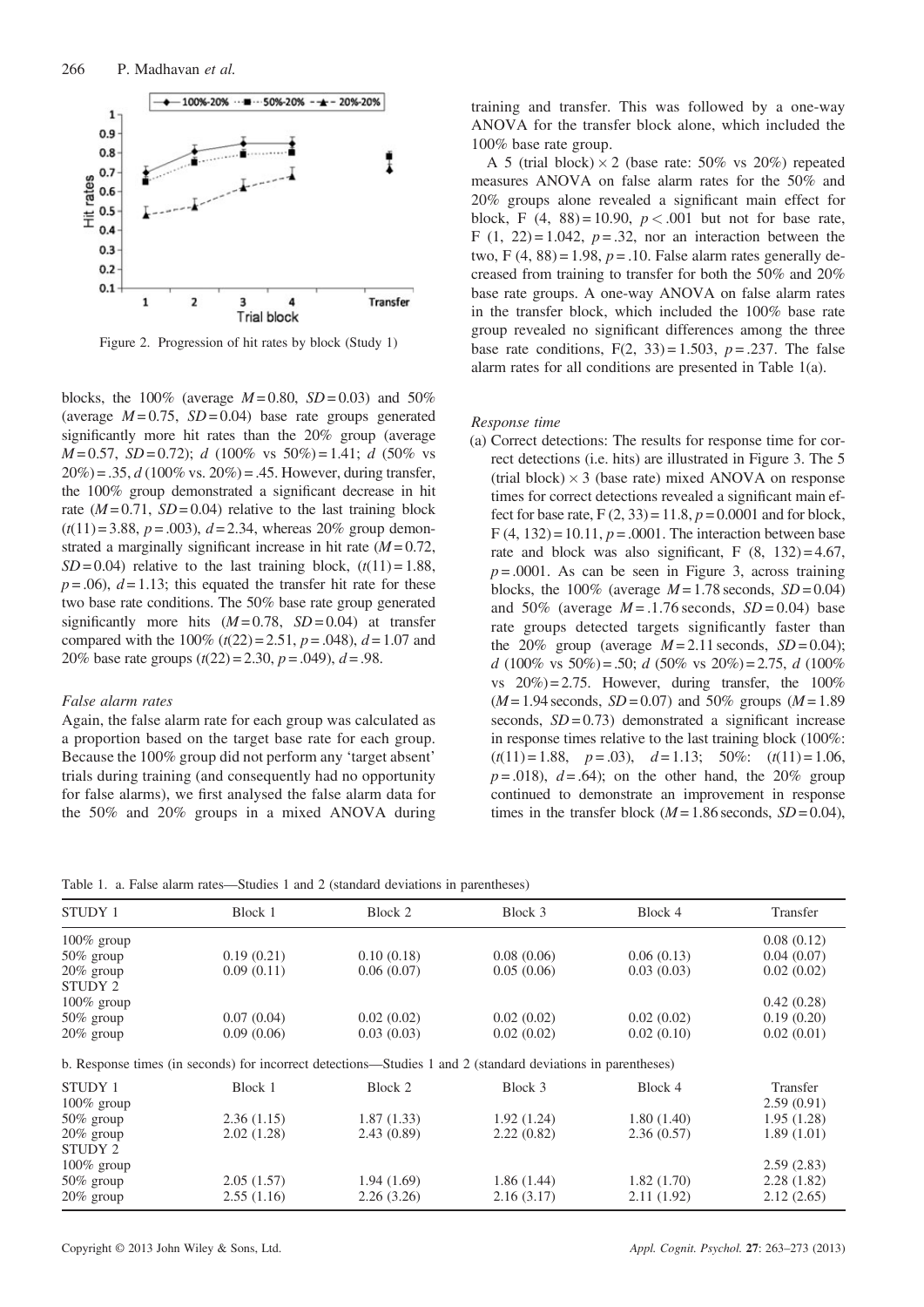

Figure 3. Progression of response time for correct detections by block (Study 1)

 $(t(11) = 3.88, p = .003), d = 2.34$ . This equated the transfer response times of all three groups during transfer.

(b) Incorrect detections: Analyses revealed no significant effects during training and transfer. Response times for incorrect detections are presented in Table 1(b).

Signal detection analyses (transfer block).

#### Sensitivities (d prime)

A one-way ANOVA on sensitivities in the transfer block revealed no significant differences among base rate conditions, F (2, 33) = 1.27,  $p = .29$ ; 100% group ( $M = 1.95$ ,  $SD = 0.09$ ), 50% group ( $M = 2.52$ ,  $SD = 0.11$ ) and 20% group ( $M = 2.63$ ,  $SD = 0.50$ ).

#### Response criterion settings (c)

Likewise, the one-way ANOVA on response criterion settings in the transfer block revealed no statistically significant difference among base rate conditions,  $F(2, 33) = 1.97$ ,  $p = .18; 100\%$  group  $(M = 1.53, SD = 0.09)$ , 50% group  $(M = 1.63, SD = 0.14)$  and 20% group  $(M = 2.08, SD = 0.06)$ .

#### Summary and discussion

The results of Study 1 revealed that during training, high base rates resulted in higher hit rates and faster response times for correct detections compared with low base rates; high target prevalence likely provided more learning opportunities during training leading to higher probabilities of target detection accompanied by low detection times on instances when participants generated a 'target present' response. However, in a signal detection task such as luggage screening, high hit rates and low detection times by themselves do not necessarily constitute evidence of good performance as they could potentially reflect a decision criterion biassed toward 'yes' responses. Furthermore, the learning advantage (in terms of more hits) for participants trained with high base rates did not transfer effectively to a low 20% base rate. Participants trained on low base rates gradually improved their performance over training blocks such that they transferred effectively to the same base rate that they were trained on; conversely, participants trained on higher base rates demonstrated a reduction in hit rates at transfer when target prevalence decreased. As a result, all base rates groups performed comparably at transfer.

The results suggest that when the stimuli during training and transfer are the same, high base rates facilitate the generation of hits but do not necessarily translate into more effective transfer when the base rate during transfer decreases relative to training. The training condition that was most similar to the transfer condition (20% base rate) led to as effective transfer as the higher training base rates (as evidenced by comparable sensitivities and response criterion settings at transfer among the three base rate conditions), although there was no significant advantage for the 20% base rate condition over and above the high base rate conditions. It appears that, when training stimuli were the same as transfer stimuli, just a few target exposures were sufficient to create a stable mental representation of what constitutes as 'target'. It is important to note that the targets used in this study were not common weapons (such as guns and knives; see Figure 1). Therefore, these target categories were not pre-acquired and did require learning during the training phase.

In the case of luggage screening, however, targets during transfer are rarely the same as those encountered during training. Decision making is extremely challenging owing to the number and diversity of threat objects that might potentially be embedded in a piece of luggage (Rich et al., 2008). Therefore, in Study 2, we examined what base rates would lead to optimal transfer when the stimuli during transfer are physically dissimilar and unique from those used during training.

## STUDY 2—EXAMINING TRANSFER TO NOVEL STIMULI

Study 1 revealed that when training and transfer stimuli are identical, low base rates were sufficient to lead to create a good mental representation of targets, possibly without the redundancy that is a characteristic of higher base rates. However, it remains to be seen if transfer performance improves, degrades or remains the same when transfer stimuli are not the same as training stimuli and target detection requires generalisation of knowledge from the limited number of target exposures during training. In this study, we used a paradigm similar to Study 1 wherein participants were trained on one of three base rates–100%, 50% and 20%—for the training portion of the study and then transferred to a low base rate of 20%. Unlike in Study 1, the transfer targets in Study 2 were novel and not identical to those used in training (details are presented in the Method section).

We predicted one of two possible outcomes. First, in keeping with the pattern for Study 1, low base rates during training would lead to optimal transfer to low base rate conditions due to the similarity of training and transfer conditions. This could lead to comparable transfer performance for all base rate groups. Conversely, given the dissimilarity of training and transfer stimuli, training with high base rates could be more beneficial than low base rates by providing a better mental representation of what constitutes a target, eventually facilitating generalisation of knowledge to novel targets. This is based on the results of a study by Gonzalez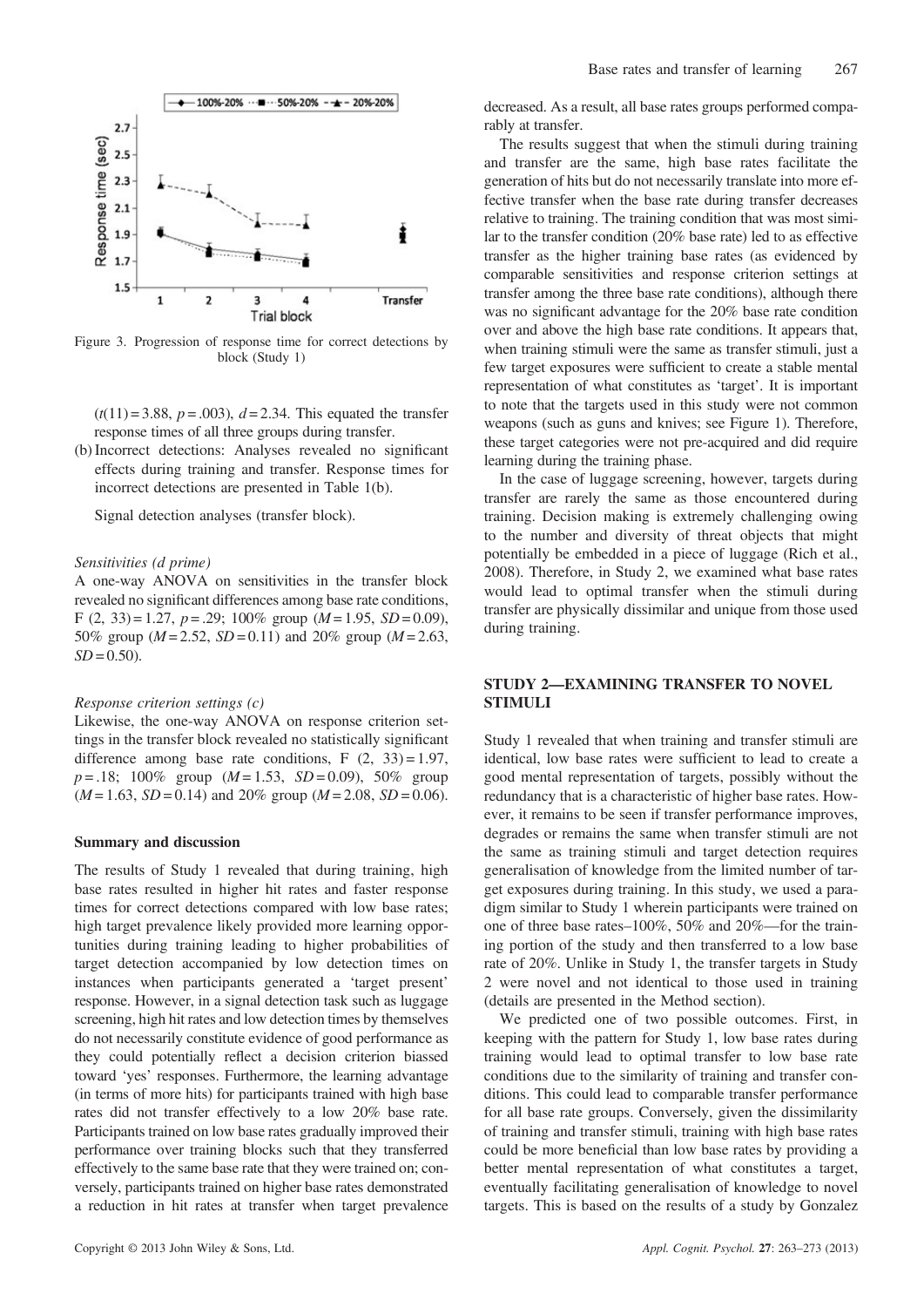and Madhavan (2011), which found that training under diverse conditions (or with a variety of target exposures) leads to better generalisation of knowledge to novel situations than training under less diverse conditions. However, higher base rates could also led to high false alarm rates during transfer reducing detection sensitivity.

#### Method

#### **Participants**

Thirty-three undergraduate students completed all phases of the experiment. The duration of the experiment was approximately 1.5 hours and participants were paid a total of \$15.

#### Tasks and procedures

Participants were randomly assigned to one of three base rate conditions  $(n = 11$  per group). The only difference from Study 1 was that the transfer targets were novel and different from those seen in the training blocks. These objects were also drawn from the original set of 10 targets from the pretest (described in Study 1). It was ensured that these 'novel' targets had never been presented to participants during training and participants were not shown any memory sets at the beginning of the transfer block. Although the transfer targets were novel, they belonged to the same categories of 'metal tools' and 'sharp glass objects' as the training targets (see Figure 1). The difficulty of detection and category membership of all targets (training and transfer) was pre-tested as described earlier. It is important to note, however, that participants were not provided any information regarding stimulus categories or any clues regarding the physical identity of the targets during transfer. Instead, they were instructed to use their knowledge gained during the training phase to detect the novel transfer targets. Similar to Study 1, each participant completed four training blocks followed by one transfer block, for a total of five blocks with 500 X-ray images.

#### **Results**

#### Hit rates

The results for hit rates are illustrated in Figure 4. A 5 (trial block)  $\times$  3 (base rate: 100%, 50% and 20%) mixed ANOVA on hit rates revealed significant main effects for base rate, F  $(2, 30) = 20.65$ ,  $p = 0.0001$  and block,  $F(4, 120) = 22.07$ ,



Figure 4. Progression of hit rates by block (Study 2)

 $p = .0001$ . The interaction between block and base rate did not reach statistical significance, F  $(8, 120) = .99$ ,  $p = .45$ . As can be seen in the figure, hit rates generally decreased from training to transfer. The 100% base rate group consistently generated significantly more hits during training (average training:  $M = 0.79$ ,  $SD = 0.03$ ) as well as transfer  $(M = 0.72, SD = 0.05)$  relative to the 50% base rate (average training:  $M = 0.75$ ,  $SD = 0.03$ ,  $d = 1.33$ ; transfer:  $M = 0.56$ ,  $SD = 0.05$ ,  $d = 3.20$ ) and 20% base rate conditions (average training:  $M = 0.60$ ,  $SD = 0.03$ ,  $d = 4.00$ ; transfer:  $M = 0.48$ ,  $SD = 0.05$ ,  $d = 3.88$ ). Likewise, the 50% base rate group generated significantly more hits than the 20% group at training  $(d = 3.00)$  as well as transfer  $(d = 1.60)$ .

#### False alarm rates

Similar to Study 1, we first analysed the false alarm data for the 50% and 20% groups in a mixed ANOVA during training and transfer. This was followed by a one-way ANOVA for the transfer block alone, which included the 100% base rate group. The repeated measures mixed ANOVA on false alarm rates for the 20% and 50% groups revealed a significant main effect for block alone, F  $(4, 88) = 9.32$ ,  $p = .006$  but not for base rate,  $F(1, 22) = .90$ ,  $p = .35$ , nor an interaction between the two, F  $(4, 88) = .82$ ,  $p = .45$ . In general, false alarm rates increased from training to transfer [see Table 1(a)].

The one-way ANOVA on false alarm rates for the transfer block, which included the 100% group revealed significant differences between base rate groups,  $F(2, 30) = 4.62$ ,  $p = 0.018$ . The 100% group generated significantly more false alarms during transfer  $(M=0.419, SD=0.28)$  than the 50% group  $(M=0.190, SD=0.20), t(20)=2.09, p=.05, d=.93$ and the 20% group  $(M=0.167, SD=0.11)$ ,  $t(20)=2.73$ ,  $p = .013$ ,  $d = 1.22$ . The false alarm rate for the 50% group was not significantly different from that of the 20% group.

#### Response time

(a) Correct detections: The results for response time for correct detections (i.e. hits) are illustrated in Figure 5. A 5 (trial block)  $\times$  3 (base rate) mixed ANOVA on response time for correct detections revealed significant main effects for base rate, F  $(2, 30) = 5.95$ ,  $p = 0.07$  and block, F (4, 120) = 30.95,  $p = .0001$ , as well as a significant interaction between base rate and block,  $F(4, 88) = 10.22$ ,  $p = .0001$ . As can be seen in Figure 5, during training



Figure 5. Progression of response time for correct detections by block (Study 2)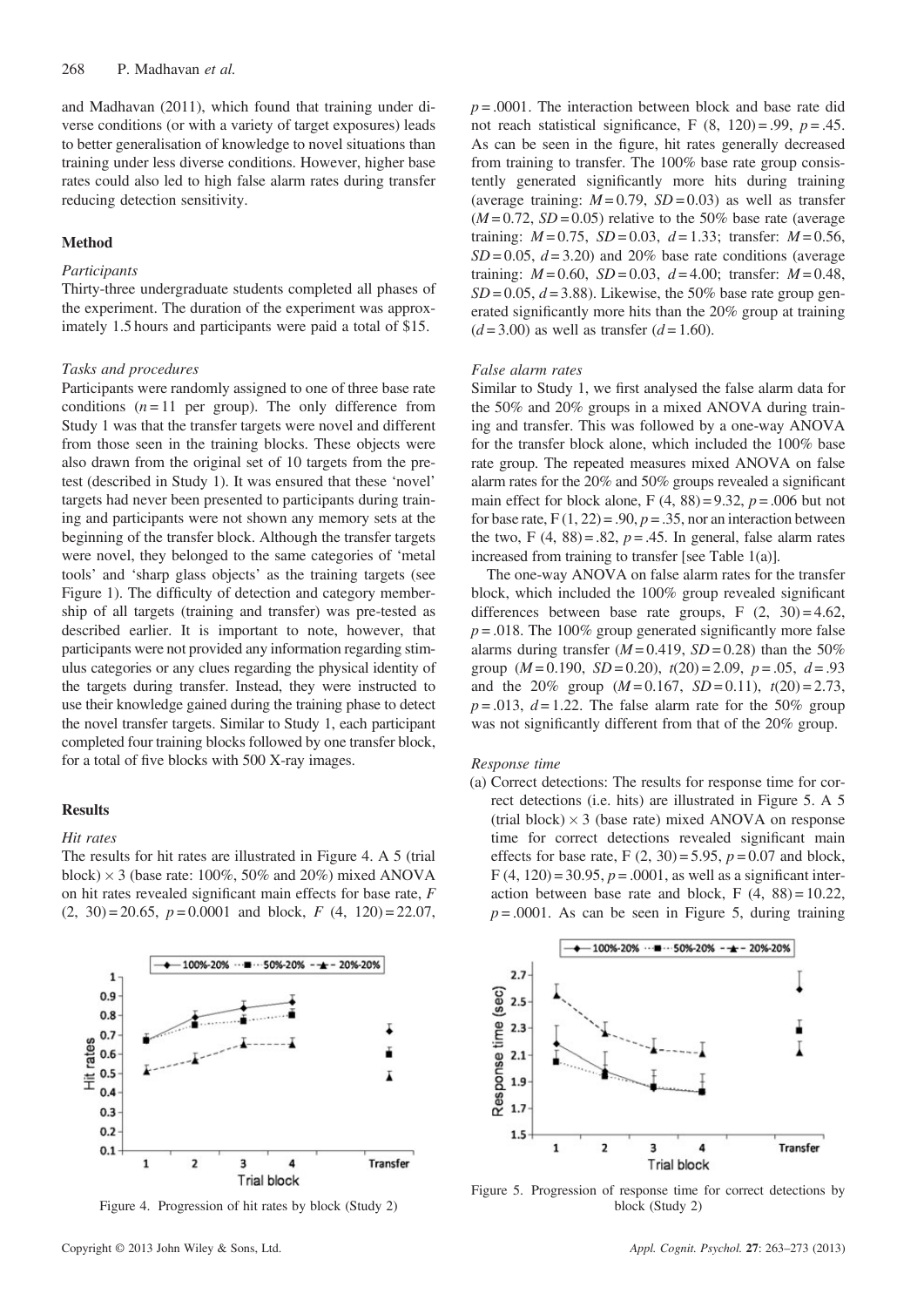both the 100% (average training:  $M = 1.96$  seconds,  $SD = 0.06$ ) and 50% base rate groups (average training:  $M = 0.1.92$  seconds,  $SD = 0.06$ ), although not significantly different from each other, detected targets significantly faster than the 20% group (average training:  $M = 2.27$  seconds,  $SD = 0.06$ ; d  $(50\% \text{ vs } 20\%) = 3.83$ , d  $(100\% \text{ vs } 20\%)$  $20\%$ ) = 4.16. However, during transfer, the 100% ( $M = 2.59$ ) seconds,  $SD = 0.07$ ) and 50% base rate groups  $(M = 2.28)$ seconds,  $SD = 0.08$ ) demonstrated a significant slowing down in response times relative to the last training block (100% group:  $t(10)=3.37$ ,  $p=.002$ ,  $d=2.13$ ; 50% group:  $t(10) = 3.28$ ,  $p = .002$ ,  $d = 2.07$ ), whereas the 20% group maintained response times that were comparable with and not significantly different from the last training block  $(M = 2.12$  seconds,  $SD = 0.07$ ).

(b) Incorrect detections: Analyses revealed no significant effects for response time of incorrect detections (false alarms). The data are presented in Table 1(b).

Signal detection analyses (transfer block).

#### Sensitivities (d prime)

A one-way ANOVA on sensitivities in the transfer block revealed no significant differences among base rate conditions, F  $(2, 30) = .271$ ,  $p = .76$ ; 100% group ( $M = 0.78$ ,  $SD = 0.60$ , 50% group ( $M = 1.02$ ,  $SD = 0.20$ ) and 20% group  $(M = 1.01, SD = 0.10).$ 

### Response criterion settings (c)

A one-way ANOVA on response criterion settings in the transfer block revealed a statistically significant difference among base rate conditions,  $F(2, 30) = 4.86$ ,  $p = .031$ . In keeping with the pattern for hits and false alarms, the 100% group demonstrated a significantly more liberal bias in responding  $(M = 0.83, SD = 0.41)$  relative to the 50%  $(M = 1.41, SD = 0.60)$ ,  $d = 1.13$  and 20% groups  $(M = 1.65, SD = 0.24), d = 2.44$ . The difference between the 50% and 20% base rate conditions did not reach statistical significance.

#### Summary and discussion

Similar to Study 1, training on high base rates led to higher hit rates during training. However, unlike Study 1 where the advantage of high base rate did not transfer when the base rate decreased to 20%, the findings of this study continued to show an advantage of the highest base rate condition (100%) with respect to the high probability of hits generated during transfer to novel targets. However, training on a very high base rate also led to a higher incidence of false alarms during transfer, which was reflected in the significantly more liberal decision criterion settings for the 100% group. High base rates possibly created higher expectations of signals being present, which in turn led to a liberal response bias; ultimately, this bias potentially led participants in the 100% group to generate more 'target present'responses during transfer. This suggests that high target prevalence did not necessarily help transfer because there were no relative improvements in sensitivities for high base rate groups relative to low base rate groups at transfer; instead, high base rates resulted in biassing effects on response patterns that were not accompanied by improvements in actual signal detection abilities.

Similar to the negative pattern for false alarms, the 100% group demonstrated the slowest response times for correct detections during transfer. It appears that the higher expectation of a target being present led the participants to spend more time scanning each image, thereby slowing their response time. This pattern was more salient in this study than in Study 1 possibly because participants were unfamiliar with transfer targets; consequently, transfer performance (correct detections as well as detection time) required more cognitive resources, which, in turn, were influenced by the training base rates.

Relative to the 100% and 20% base rate conditions, training with a base rate of 50% resulted in a balance between hits and false alarms as well as quicker response times (comparable with the 20% group). This is possibly because, on the one hand, a 50% base rate sufficiently increased the 'attention attracting tendency' (Shiffrin & Schneider, 1984) of targets during training, leading to a higher hit rate relative to the 20% group. On the other hand, a moderate base rate of 50% during training likely led to lower expectations of target presence during transfer, thereby circumventing the problems associated with high false alarm rates and liberal criterion settings for the 100% group. Overall, a low base rate of 20% was the least effective in accurately detecting novel targets despite the fact that the base rate for this condition was identical during training and transfer.

# STUDY 3—EXAMINING TRAINING AND TRANSFER TO NOVEL STIMULI WHEN CONTROLLING FOR NUMBER OF TARGET EXPOSURES

In Studies 1 and 2, the base rate of targets was manipulated by keeping the number of trials constant. As a result, groups with higher base rates were exposed to a larger absolute number of targets during training than those with lower base rates. Research has suggested that in complex visual search tasks, target prevalence influences performance more critically than just the number of target exposures per se (Wolfe et al., 2005). However, there exists little evidence to indicate that the effect of base rates is the same when the number of targets is actually increased over time such that the number of target exposures is the same despite different base rates.

The purpose of this study was to examine whether the target prevalence effects demonstrated in Studies 1 (during training) and 2 (during training and transfer) remains robust when the total number of target exposures during training is equalised across base rate conditions. Specifically, we examined the hypothesis that showing all participants the same number of targets during training (by manipulating the number of trials in each block and maintaining the original base rates) would lead to the same level of transfer performance regardless of different base rates.

### Method

### Participants

Thirty-four undergraduate students completed all phases of the experiment. The duration of the experiment was approximately 1.5 hours and participants received 1.5 credits fulfilling research participation requirement.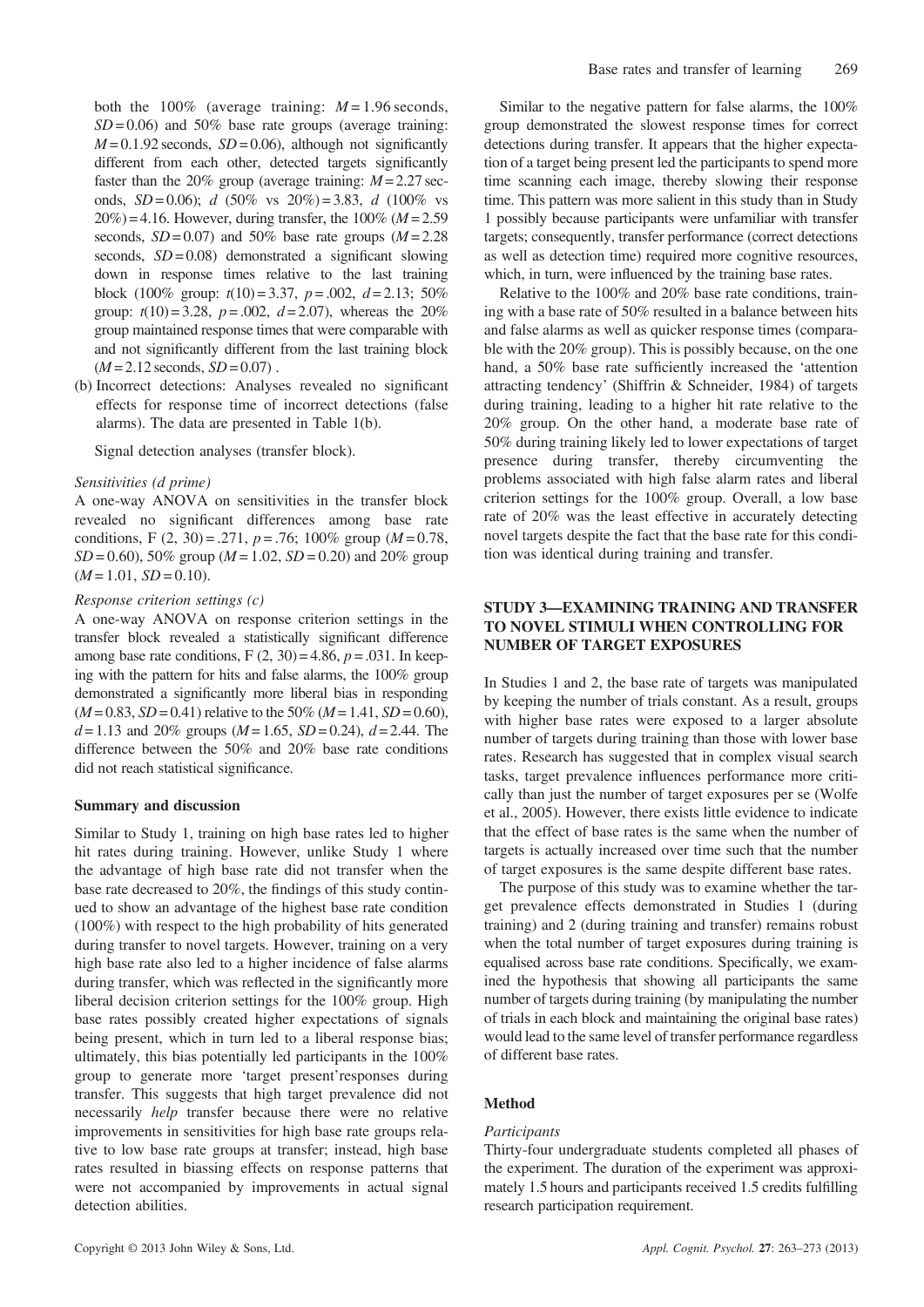#### Tasks and procedures

Study 3 was structured similarly to Study 2. However, the key difference was the number of training trials completed by each base rate group. The objective was to equalise the number of target exposures across all three base rate groups to 100 by adjusting the number of training trials for each group without altering the base rates. The 100% base rate group saw a target on every trial in the training block; therefore, they completed 100 trials during training to achieve a total of 100 target exposures. The 50% base rate group saw a target on 50% of the trials during training; therefore, they completed 200 trials during training to achieve the same total of 100 target exposures. The 20% base rate group saw a target on 20% of training trials; therefore, in this study, they completed 500 trials to achieve the 100 target exposure at the end of training. In short, depending on the base rate group to which each participant was assigned, they completed 100 training trials (100% base rate), 200 training trials (50% base rate) or 500 training trials (20% base rate), until all participants had observed a total of 100 targets. This was followed by the transfer block wherein they completed another 100 trials with novel targets at 20% base rate, similar to the procedure in Studies 1 and 2. It is important to note that, similar to Study 2, the transfer targets in Study 3 were novel and had not been encountered by participants during training and were drawn from the same categories as the training targets (illustrated in Figure 1).

#### Results

#### Hit rates

Because the number of training blocks performed by the three base rate groups was unequal, we averaged the hit rates across training blocks for the 50% and 20% groups and compared them to the hit rates on the single training block performed by the 100% group. A 2 (trial block: training vs transfer)  $\times$  3 (base rate: 100%, 50% and 20%) ANOVA on hit rates revealed significant main effects for both block,  $F(1, 31) = 23.24, p < .001$  and base rate,  $F(2, 31) = 11.001$ ,  $p < .001$ , as well a significant interaction between the two, F  $(2, 31) = 14.14$ ,  $p < .001$ . As illustrated in Figure 6, during training, the 20% group (average training:  $M = 0.53$ ,  $SD = 0.02$ ) had a significantly lower hit rate than the 100% ( $M = 0.64$ ,  $SD = 0.16$ ),  $d = .96$  and the 50% base rate groups  $(M=0.60, SD=0.17)$ ,  $d=.58$ . However, the



Figure 6. Progression of hit rates by block (Study 3)

20% group demonstrated an almost monotonic increase in hit rates across the five training blocks culminating in a hit rate of 0.6 in the final training block. In the transfer block, all three base rate groups demonstrated hit rates not significantly different from their last training block: 100% group:  $M = 0.69$ ,  $SD = 0.18$ , 50% group:  $M = 0.59$ ,  $SD = 0.25$  and 20% group:  $M = 0.61$ ,  $SD = 0.25$ . Consequently, the transfer hit rates of the three base rate groups did not differ significantly during transfer.

#### False alarm rates

Similar to the analyses for hit rates, we first averaged the false alarm rates across training blocks for the 50% and 20% base rates groups. Then, we compared the 50% and 20% groups with each other during training and transfer and next with the 100% group during transfer. The results of the 2 (trial block: training vs transfer)  $\times$  2 (base rate: 50% vs 20%) mixed ANOVA on false alarms for the 50% and 20% groups revealed no significant main effects or interactions. False alarm rates are presented in Table 2(a).

The one-way ANOVA on false alarm rates that included all three base rate groups in the transfer block revealed statistically significant effects for base rate,  $F(2, 33) = 3.213$ ,  $p = 0.05$ . As illustrated in Figure 7, during transfer the 100% group generated more false alarms  $(M=0.33, SD=0.23)$ than the 50%  $(M = 0.20, SD = 0.14)$  and 20% base rate groups  $(M=0.16, SD=0.11)$ . However, only the difference in false alarm rates between the 100% and 20% groups was statistically significant,  $t(20) = 2.25$ ,  $p = .036$ ,  $d = .94$ . There were no significant differences between the 100% and 50% and 50% and 20% base rate conditions.

Table 2. a. False alarm rates–Study 3 (standard deviations in parentheses)

|               | Training   | Transfer   |
|---------------|------------|------------|
| $100\%$ group |            | 0.33(0.23) |
| $50\%$ group  | 0.11(0.09) | 0.20(0.14) |
| $20\%$ group  | 0.01(0.01) | 0.16(0.11) |

b. Response times (in seconds) for correct detections–Study 3 (standard deviations in parentheses)

|               | Training   | Transfer   |
|---------------|------------|------------|
| $100\%$ group | 1.93(0.22) | 1.78(0.43) |
| $50\%$ group  | 1.90(0.21) | 1.97(0.57) |
| $20\%$ group  | 2.06(0.12) | 1.79(0.29) |



Figure 7. Progression of false alarm rates by block (Study 3)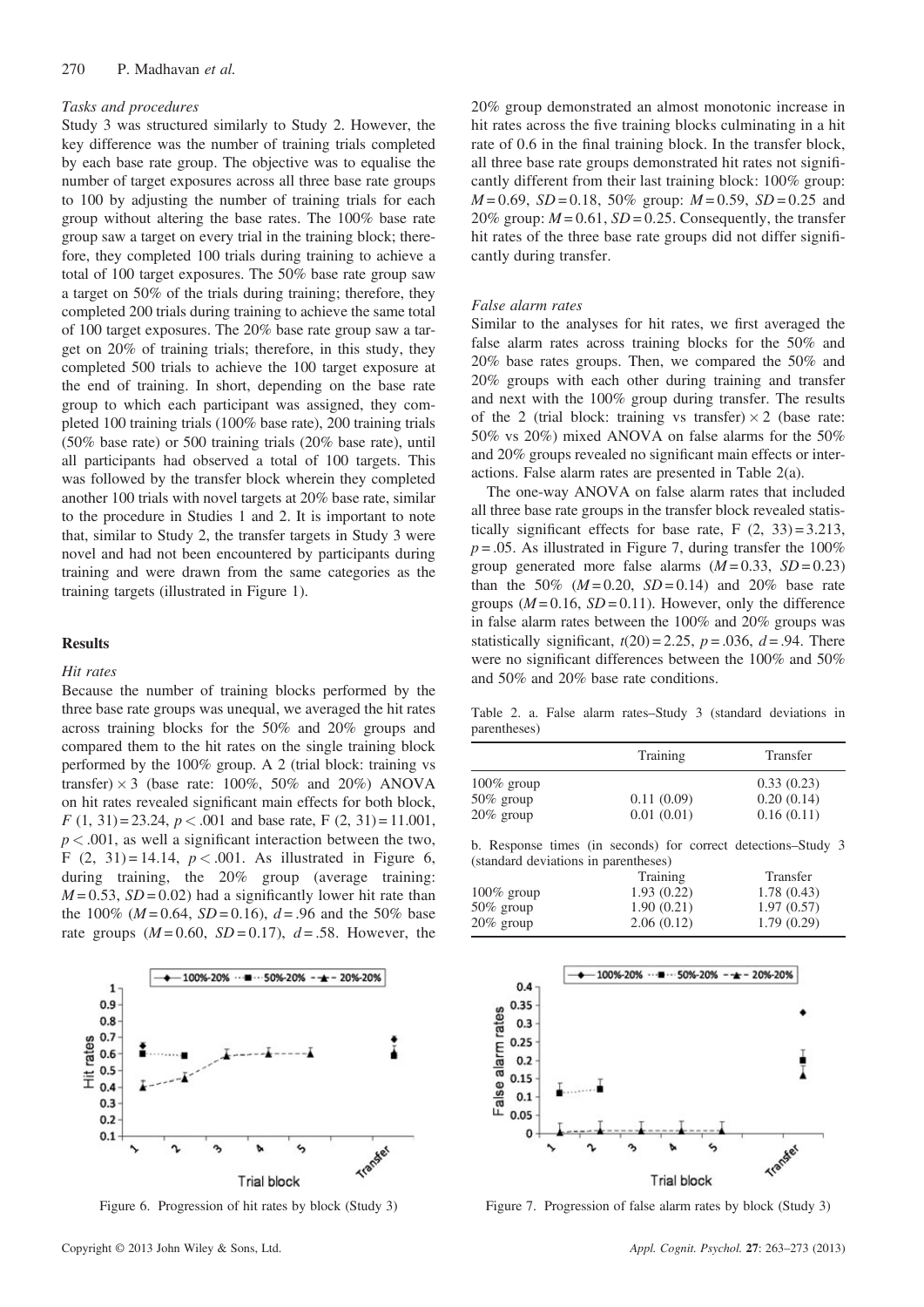#### Detection time

- (a) Correct detections: Analyses revealed no significant effects for base rates on speed of correct detections (i.e. hits). Data are presented in Table 2(b).
- (b) Incorrect detections: Again, similar to the analyses for false alarm rates, we first averaged the response times for incorrect detections (i.e. false alarms) across training blocks for the 50% and 20% base rates groups. Then, similar to the procedure for Studies 1 and 2, we compared the 50% and 20% groups with each other during training and transfer and then with the 100% group during transfer. The results of the 2 (trial block: training vs. transfer) 2 (base rate: 50% vs 20%) mixed ANOVA on response times for incorrect decisions for the 50% and 20% groups revealed a significant main effect for base rate, F  $(1, 21) = 14.59$ ,  $p = .001$  but not for block, F  $(1, 21) = .40$ ,  $p = .54$ . Analysis also revealed a significant interaction between base rate and block, F  $(1, 21) = 8.29$ ,  $p = .009$ . Results revealed that during training the 20% base rate group  $(M = 1.73$  seconds,  $SD = 0.76$ ) responded significantly faster when generating incorrect decisions than the 50% group (M = 3.00 seconds,  $SD = 0.46$ ),  $d = 1.97$ . However, during transfer, the 50% group speeded up their responses ( $M = 2.57$  seconds,  $SD = 0.046$ ), whereas the 20% group significantly slowed their response time  $(M = 2.4$  seconds,  $SD = 0.084$ ), such that the transfer response times of the two groups were not significantly different from each other.

The one-way ANOVA on response times for incorrect detections including all three base rate groups in the transfer block did not reveal any statistically significant effects, F  $(2, 33) = .50$ ,  $p = .61$ .

Signal detection analyses (transfer block).

#### Sensitivities (d prime)

Similar to the results of Studies 1 and 2, the one-way ANOVA on sensitivities in the transfer block revealed no significant differences among base rate conditions,  $F(2, 33) = .492$ ,  $p = .82$ ; 100% group  $(M = 0.93, SD = 0.09)$ , 50% group  $(M = 1.06, SD = 0.14)$  and 20% group  $(M = 1.27, SD = 0.06)$ .

#### Response criterion settings (c)

The one-way ANOVA on response criterion settings in the transfer block revealed a statistically significant difference among base rate conditions,  $F(2, 33) = 3.14$ ,  $p = .026$ . Similar to the results of Study 2, the 100% group demonstrated a significantly more liberal bias in responding  $(M = 0.97$ ,  $SD = 0.23$ ) relative to the 20% group  $(M = 1.43, SD = 0.21)$ ,  $d = 2.08$  but not the 50% group  $(M = 1.35, SD = 0.41)$ . The difference between the 50% and 20% base rate conditions did not reach statistical significance.

#### Summary and discussion

The results of Study 3 to an extent mirrored Study 1 in that higher training base rates led to higher hit rates in the first training block. Although higher target base rate provided several learning opportunities with relatively little training (i.e. exposure to 100 targets in just one block), low base rates facilitated gradual learning as the total number of targets added up to 100 across five blocks. As a result, low base rates resulted in transfer performance that was comparable with higher base rates by equating the hit rates of the two base rate conditions. These results suggest that the absolute number of target exposures during training played a more critical role in learning and transfer than base rate per se. Remarkably, the results of Study 3 also replicated some findings from Study 2; false alarm rates at transfer were significantly higher (as reflected in significantly more liberal criterion settings at transfer) for the 100% base rate group relative to the 20% group. It is possible that this effect occurred because of the inclusion of novel targets during transfer similar to Study 2. Interestingly, this study was the only one where significant effects where found for response time on incorrect detections, supporting findings by Wolfe and Van Wert (2010) that target prevalence impacts target– absent responses more than target–present responses due to a shift in decision criteria.

It is apparent that increasing the number of target exposures for the 20% group across blocks was successful on two counts: first, it helped participants detect targets when present (comparably with the higher base rate groups) by the end of the last training block; second, it also likely provided the participants with sufficient opportunities to assess the true base rate of target presence, ultimately helping them shift their response biases in a manner similar to Study 2. It appears that in a cognitively challenging task such as luggage screening, the primary source of challenge is the high level of variability in what constitutes a target. Under such conditions, it is most beneficial to maximise the number of training targets such that the definition of a 'target' is as broadly represented in memory as possible. However, maximising targets is most effective when it is carried out over time (i.e. across several blocks) so as to provide participants with an intuitive 'feel' for the true base rate of target presence.

#### GENERAL DISCUSSION

The purpose of this research was to answer three important questions pertaining to how humans use base rate information in visual search tasks: (i) What training base rate leads to best transfer to low base rate conditions when training and transfer conditions are otherwise identical?; (ii) What training base rate is most effective when transferring to low base rate situations when transfer stimuli differ physically from training stimuli?; and (iii) Does base rate continue to influence transfer performance when the number of target exposures during training is equalised across different base rate conditions?

The three studies revealed mixed results. The results of Study 1 revealed that high base rates during training led to rapid and efficient generation of hits during training. However, because training and transfer targets were identical, there was no particular advantage of high base rates at transfer. In Study 2, the introduction of novel targets at transfer provided a significant advantage to participants trained on high base rates, again in terms of hit rates alone; however, high base rates also let to more false alarms and longer response times for correct detections. In Study 3, equating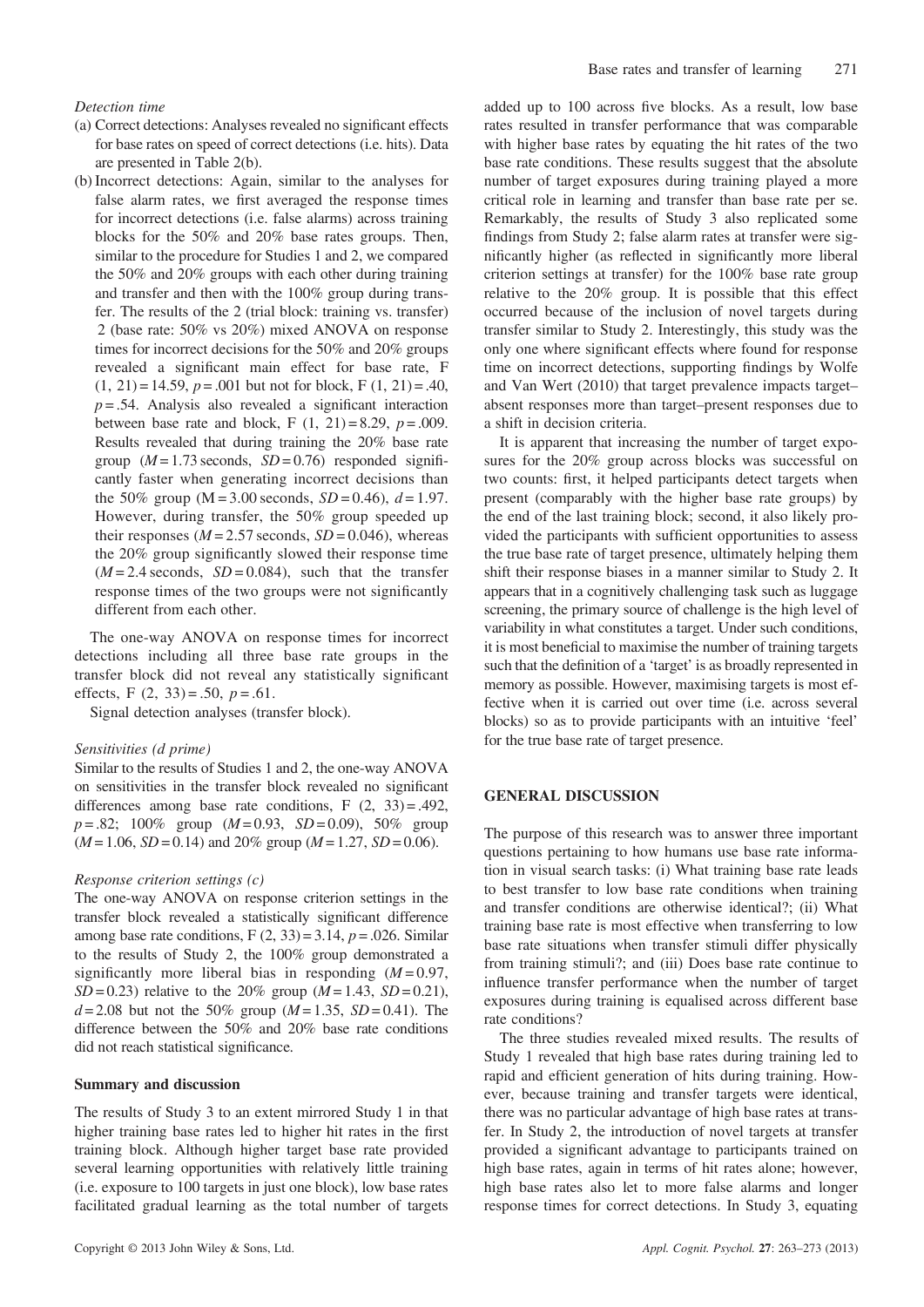the number of target exposures across base rate conditions resulted in transfer performance that mirrored a combination of Studies 1 and 2; similar to Study 1, exposure to the same number of targets across base rate conditions eliminated the training advantage of high base rates, despite the transfer targets being novel. However, similar to Study 2, the disadvantage of high base rates was replicated with significantly higher false alarm rates reflected by liberal criterion settings for the 100% group during transfer. Interestingly, a low base rate at transfer decreased false alarms when transfer stimuli were identical to training stimuli (Study 1) but increased false alarms when transferring to novel stimuli (Studies 2 and 3); these effects for false alarms were particularly strong for the groups that were at opposite ends of the base rate spectrum (100% vs 20%).

Contrary to the existing research, our three studies revealed that the behavioural effects of base rates fail to remain robust and change considerably if the total number of target exposures is manipulated over time regardless of base rate. We found only partial support for the 'low prevalence effect'Wolfe et al. (2005, 2007) 'low prevalence effect' wherein a reduction in base rate led to a proportionate reduction in performance efficacy. Specifically, we found evidence for the low prevalence effect during training wherein the 20% group performed worse than the higher base rate groups in terms of generating hits alone; however, this pattern changed during transfer as a function of the similarities between the training and transfer task across the three studies. Wolfe et al reasoned that the negative effect of low base rates found in their research occurred because as observers repeatedly responded with correct rejections, they began to terminate their searches more quickly because of conservative shifts in decision criteria, consequently missing targets on the rare occasions when they are present.

Fleck and Mitroff (2007) contended that a large percentage of errors under low base rate conditions were motor errors or errors of action/execution rather than errors of perception, that is, observers were aware of the fact that a target existed but responded too quickly to the non-presence of targets because low base rates habituated participants to respond negatively thereby terminating their target search prematurely. We argued that such situations described by Fleck and Mitroff that presumably lend themselves to motor errors are rarely characteristic of a real luggage screening task where target absence in most cases does not warrant an action (i.e., screeners generally do not perform any action when they do not detect a threat object). Consequently, in our paradigm, correct rejections did not require the execution of a physical action; that is, when participants did not detect a target they simply allowed the trial to time out. An action (clicking on the target) was only required on trials in which a target was detected, either correctly or incorrectly. Therefore, the likelihood that theories of premature search termination under low base rates impacting performance in this paradigm is low. However, the results of Study 3 did reveal that the 20% base rate group had the shortest response times when generating false alarms during training thereby providing some evidence in support of the premature search termination theory. Combined with the significant effects in our studies for response criterion settings but not sensitivities, our findings support the claim by Van Wert et al. (2009) that misses many results from motor or response errors in relatively simple search tasks; however, in more complex tasks, shifts in decision criteria appear to be an important contributor, indicating the role of complex cognition in the success of visual search (Van Wert et al., 2009; Wolfe & Van Wert, 2010).

The results of our research can be explained partially by the 'attention attracting tendency' that is developed during repeated practice with one set of targets (Shiffrin & Schneider, 1984). In all three studies, it is possible that high base rates increased the attention attracting tendency of targets and provided participants with a more accurate mental representation of what constituted a 'target'. This mental representation was particularly critical in Study 2 wherein the transfer targets were novel and unfamiliar and participants had to perform complex mental rotations based on their knowledge and memory of the targets observed during training. The 'attention attracting tendency' of the training targets failed to make as significant an impact on transfer when participants encountered the same targets as during training (Study 1), as also observed in the earlier study by McCarley et al. (2004). This pattern of results for Study 1 suggests that just a few exposures of target stimuli (i.e. 20% base rate) during training were sufficient to create a stable mental representation of the target. From this, as hypothesised, it is possible to infer that when the transfer task required detection of familiar targets, a larger base rate during training only led to higher levels of redundancy in knowledge acquisition.

Our research presents an interesting possibility—in a complex task such as luggage screening, the most effective training methodology is not necessarily one that adapts the human to target base rate but rather provides the screener with as many exposures to the target stimuli as possible. The ability to adapt from a high base rate situation (during training) to a low base rate situation (during transfer) is undoubtedly an important one; nevertheless, the results of this research indicate that in tasks such as luggage screening, it is more critical to simply optimise the strength of skill acquisition such as to maximise the overall probability of correct detections and minimise the wastage of resources due to false alarms.

# Conclusions and implications

The results of this three-study research are important in that security personnel at a real airport are likely to encounter very rare and unexpected targets during the process of screening. The effect of low target base rates is exacerbated by the novelty and variety of potential threat objects. Therefore, studying the effect of base rates and the conditions that lead to optimal detection are of paramount importance. On the basis of the results of this research, it is difficult to make the blanket conclusion that training with one base rate provides as significant advantage over another in absolute terms. It is possible that our results were influenced by the target probability, which was much higher for all base rate conditions than that in the real world as well as in previous studies that have examined the issue of target prevalence (e.g. Fleck & Mitroff, 2007; Wolfe et al., 2005). Regardless